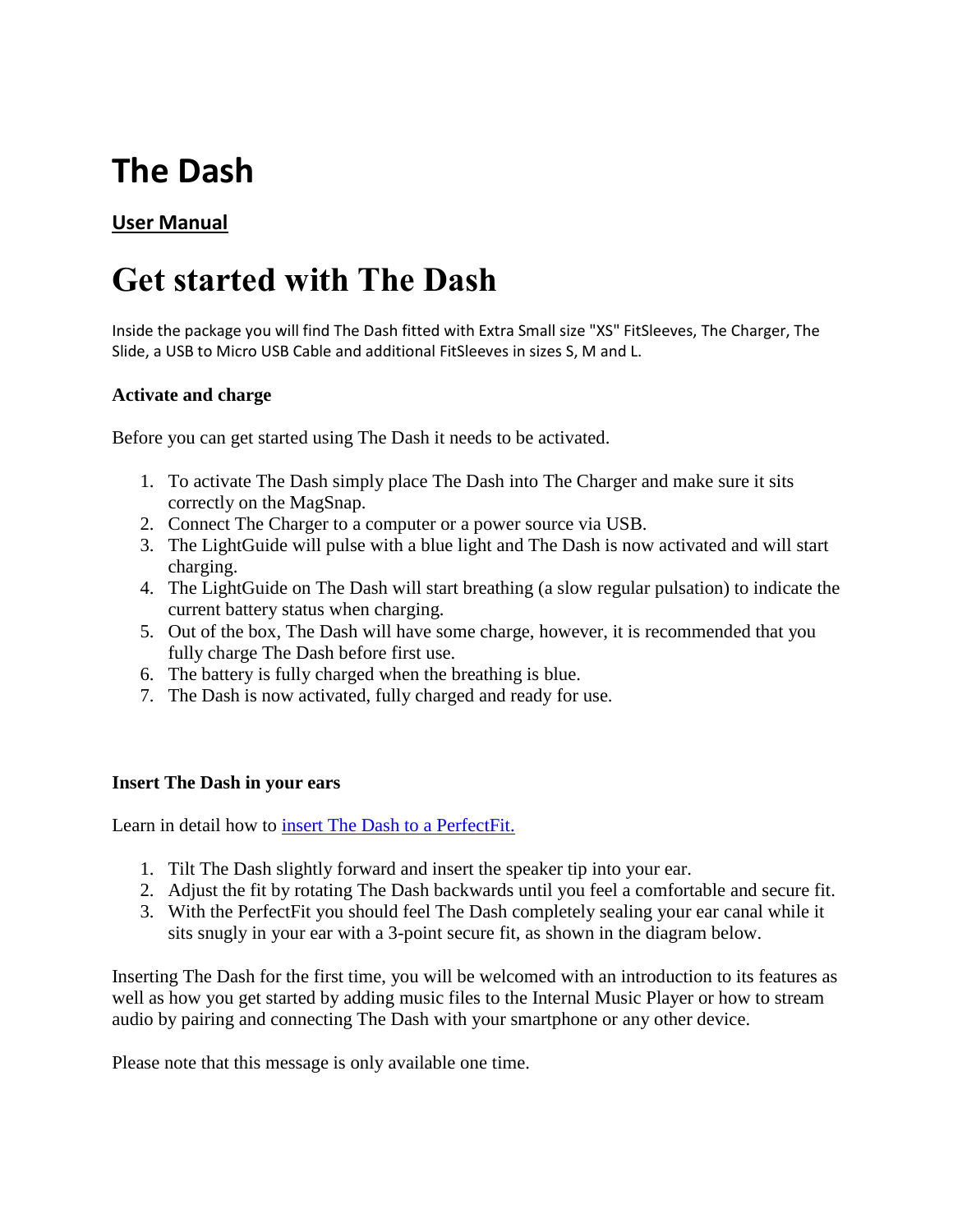

## **Change The FitSleeves**

The Dash is designed to give you a PerfectFit. To maximise your experience with The Dash we strongly recommend that you try all FitSleeves in order to find the size that gives you The PerfectFit.

Learn more about The PerfectFit and how to [change The FitSleeves.](https://support.bragi.com/hc/en-us/articles/203178321-Change-The-FitSleeves)

### **Connect via Bluetooth**

The Dash uses two different Bluetooth technologies to connect and communicate with other devices and applications.

The Right Dash connects via Bluetooth Classic and enables music streaming and headset functionality with your smartphone, tablet, computer or any other compatible device.

Learn in detail about the features of The Right Dash and **how to connect The Dash for music.** 

The Left Dash connects via Bluetooth Low Energy (BLE) and enables the data from the Activity Tracker to be used together with the Bragi App or other preferred apps.

Learn in details about the features of The Left Dash and [how to connect The Dash for data.](https://support.bragi.com/hc/en-us/articles/206861679-Connect-The-Dash-to-use-sensory-and-activity-data)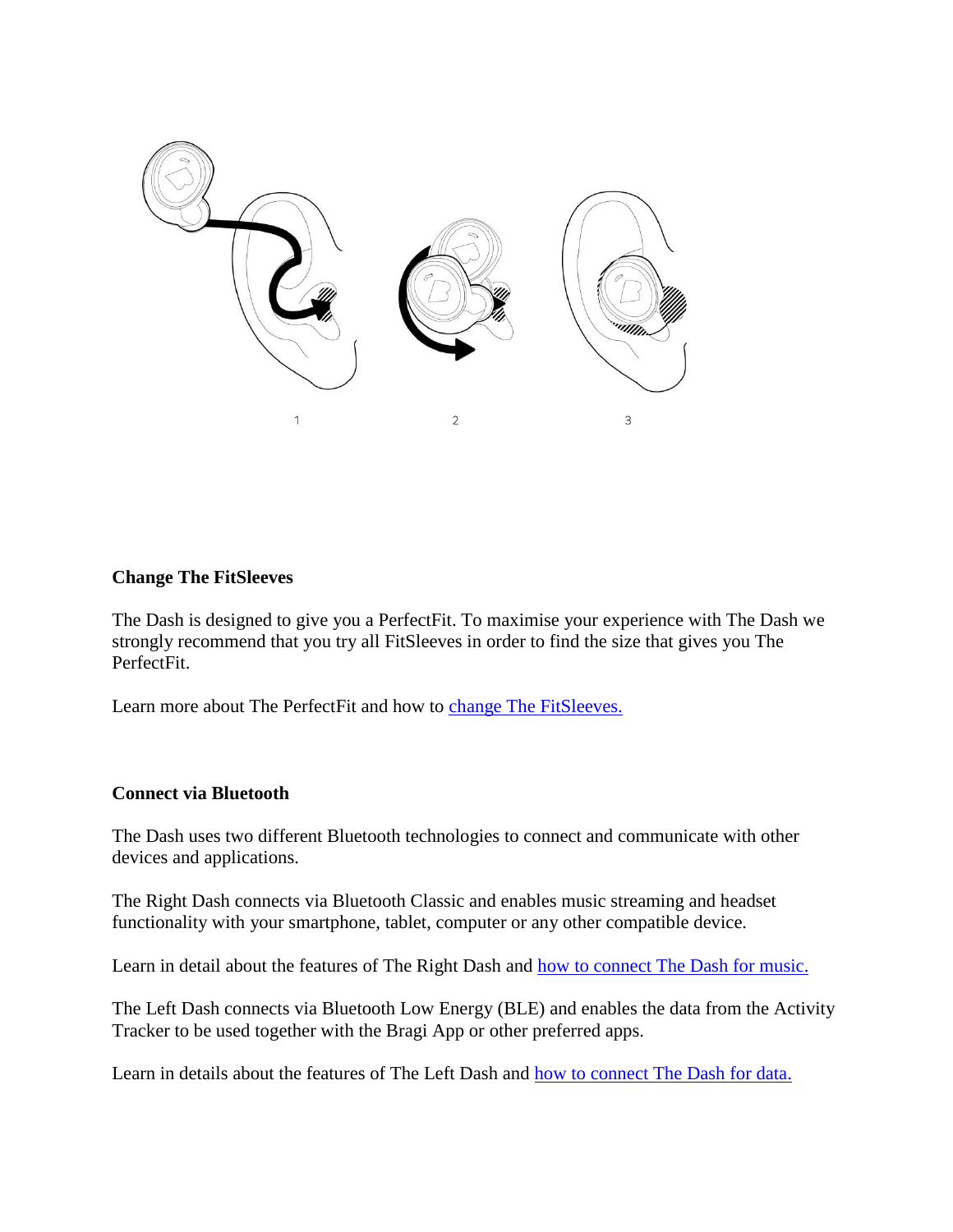## **Pair & Connect The Dash for Audio and Telephony**

#### **Important notice!**

With the Bragi OS 2.1 the Bluetooth connection between The Dash and other devices is secured. This requires a one-time re-pairing and bonding. To establish a secure connection, please remove your Dash from your smartphone, tablet or computer by unpairing/forgetting it and initiate the secure pairing and bonding procedures after that.



\* Bluetooth Classic is the technology The Dash uses for audio transfer (e.g. music and telephony). This is not to be confused with Bluetooth Low Energy (BLE) which is used data exchange, for example during activity tracking. Although they partially share the same name they are different technologies.

#### **What is secure pairing?**

When you try to pair your Dash with an external device for the first time, you will have to verify and authorize the connection both devices. The two devices exchange keys, making them able to reconnect later on. By introducing the secure pairing procedure Bragi makes sure that the connection is encrypted and authenticated and that long term keys are stored on both devices. This makes the connection itself completely secure, as no "man-in-the-middle" can gain access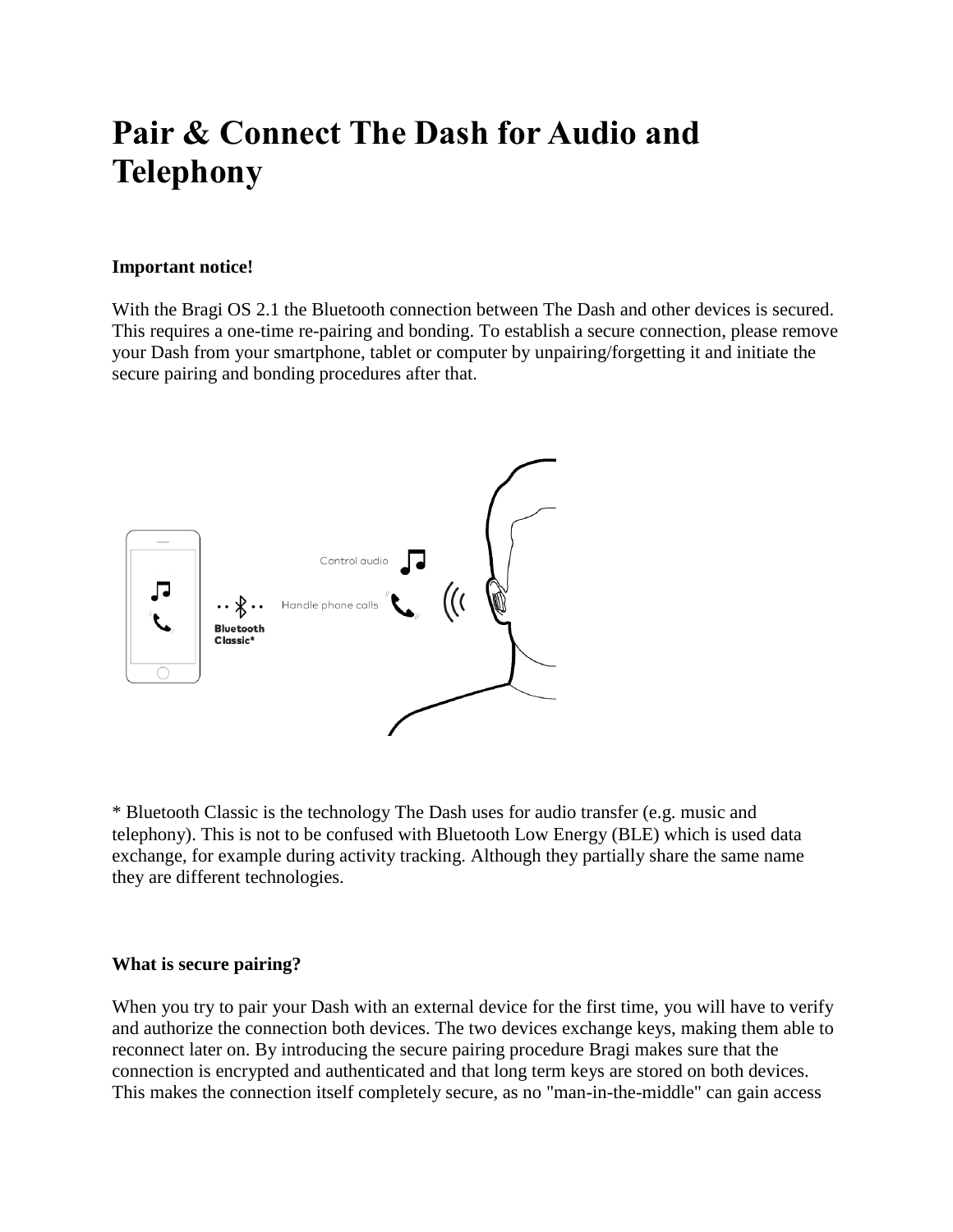to your data streams unless access is granted by you. Furthermore this permanent pairing between devices enables their seamless reconnection.

## **Pair & Connect for audio**

To make The Dash visible to your phone and enable the secure pairing, follow the steps below:

- 1. Hold down The Right Dash for 5 seconds, until you hear the pairing sound.
- 2. When you hear the voice feedback: "OK, my audio system is now visible..." your Dash will be visible for 2 minutes, and it will appear in the list of available bluetooth devices on your phone.
- 3. Select your Dash from the device list\*
- 4. You will now see a popup dialogue on your phone displaying your personal secure pairing code. The Dash will now read this code to you.
- 5. If the code is identical to what The Dash read out loud, then first confirm on your Dash with a single TAP on The Right Dash or by just nodding your head.
- 6. To complete the pairing, you need to confirm on your phone as well.
- 7. Make sure that you do not wait for too long to confirm the code on both devices as your phone will only allow the secure connection attempt for a short time.
- 8. The Dash will confirm upon a successful connection.
- 9. You are now securely connected and able to stream audio and handle phone calls with The Dash.

\*If you see two devices in the list with the name "The Dash" just hit the home button and then go back to the Bluetooth section in settings. Alternatively, turn Bluetooth off and then back on. Then only one device should be visible.

## **Easy reconnection**

Both you phone and The Dash will remember the devices to which they are paired. This means that The Dash will automatically re-connect after being taken out of The Charger, or accept a connection from the external device, without having to confirm the code again.

For iOS users:

By design, an iOS device will not automatically reconnect to The Dash in case the Bluetooth connection is disabled and re-enabled again. This is not a malfunction of The Dash or of the iOS device.

For Android users:

Some Android devices have shown special behaviour or connectivity issues across different version of the Android operating system as well as vendors. Please refer to our [device](https://support.bragi.com/hc/en-us/articles/207550915)  [compatibility list](https://support.bragi.com/hc/en-us/articles/207550915) for more information.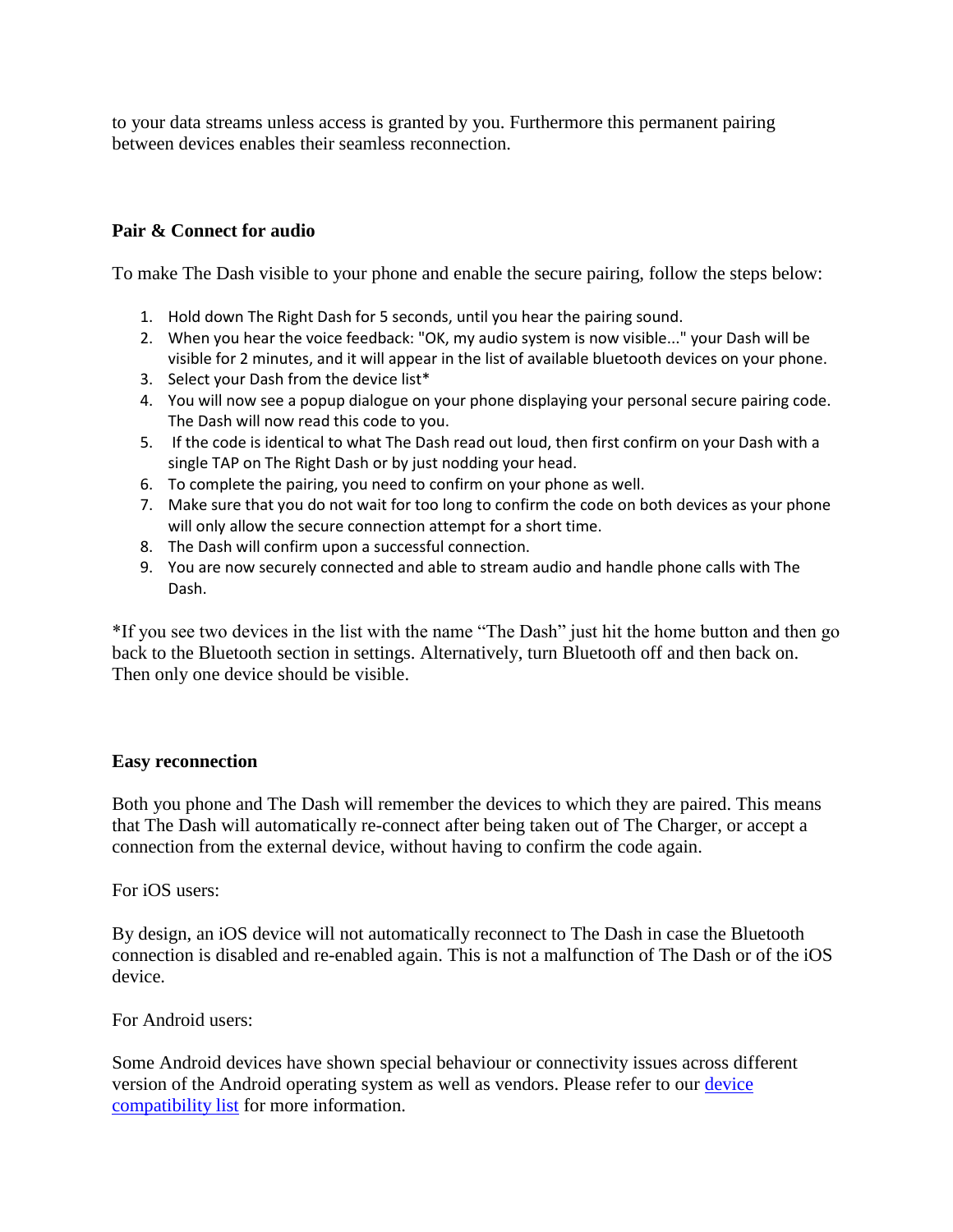## **Bond & Connect The Dash for activity tracking and data transfer**

### **Important notice!**

With version 2.1 the Bluetooth connection between The Dash and other devices is secured. This requires a one-time re-pairing and bonding between The Dash and your device.

To establish a secure bond and connection, please remove your Dash from your smartphone, tablet or computer by unpairing/forgetting it and start the secure bonding procedure after that.



\* BLE (Bluetooth Low Energy) is the technology used for data transfer. This is not to be confused with Bluetooth Classic which is used for the transfer of audio (streaming and telephony). Although they partially share the same name they are completely independent technologies.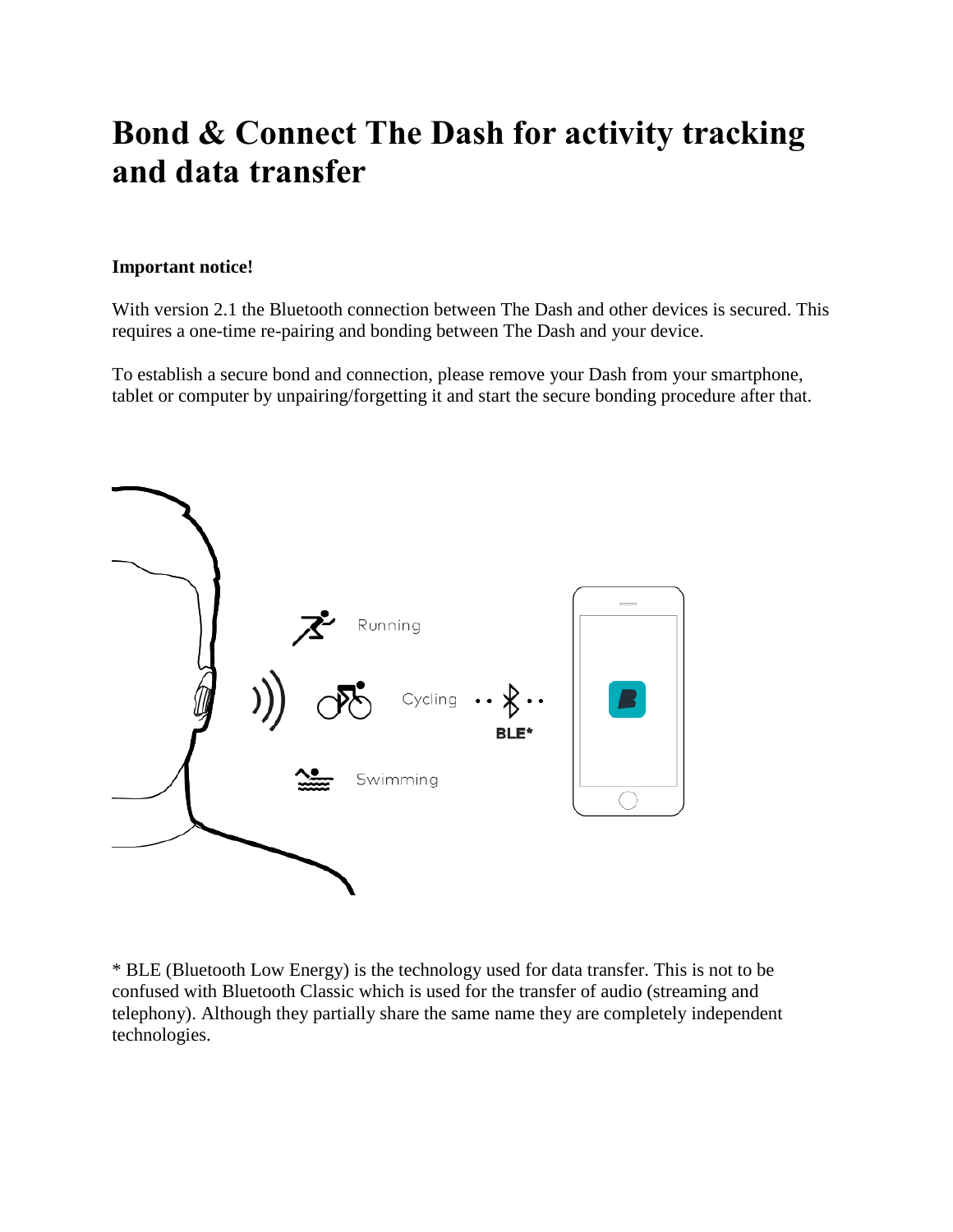### **What is secure bonding?**

When you try to pair your Dash with an external device, the two devices exchange keys, making them able to decrypt transferred data later on. By introducing the secure bonding procedure Bragi makes sure that the connection is encrypted and authenticated and that long term keys are stored on both devices. This makes the connection itself completely secure, as no "man-in-themiddle" can gain access to your data streams unless access is granted by you. Furthermore the permanent bond between devices enable seamless reconnection of the devices, without having to reconnect manually on The Dash.

## **Bond & Connect the sensors**

In the following we will show you how to bond and connect The Dash with your device. To do this, we will use the Bragi App as an example.

## **Before we start**

- 1. Make sure that your phone supports BLE and Bluetooth is enabled.
- 2. Also make sure, that The Dash is not currently connected to another application or device via BLE, as only one device can be connected at a time.

## **We are ready, let's start**

- 1. Open the Bragi App.
- 2. Hold your finger on the EarTouch on The Left Dash for 5 seconds to start the advertisement of the BLE signal. This signal will be active for 60 seconds.
- 3. Once you see your Dash select it, with a tap, in the device picker.
- 4. The Dash will read your 6-digit authentication code out loud. Do not worry if you miss it the first time, The Dash will repeat the code.
- 5. Enter your code and confirm on the device.\* Do not wait for too long to confirm the passcode or the connection window will time out.
- 6. The Dash is now bonded with your device and will automatically connect to the Bragi App.
- 7. Congratulations, The Dash and your device are now securely connected to exchange sensor and settings data.\*\*

\*Android users will see a pop-up screen or a system dialog. Only one of them must be confirmed (the other one untouched). Closing one of these screens will fail the pairing procedure.

\*\*Windows phone users may experience slightly different instructions. However, complete visual feedback is available throughout the entire procedure.